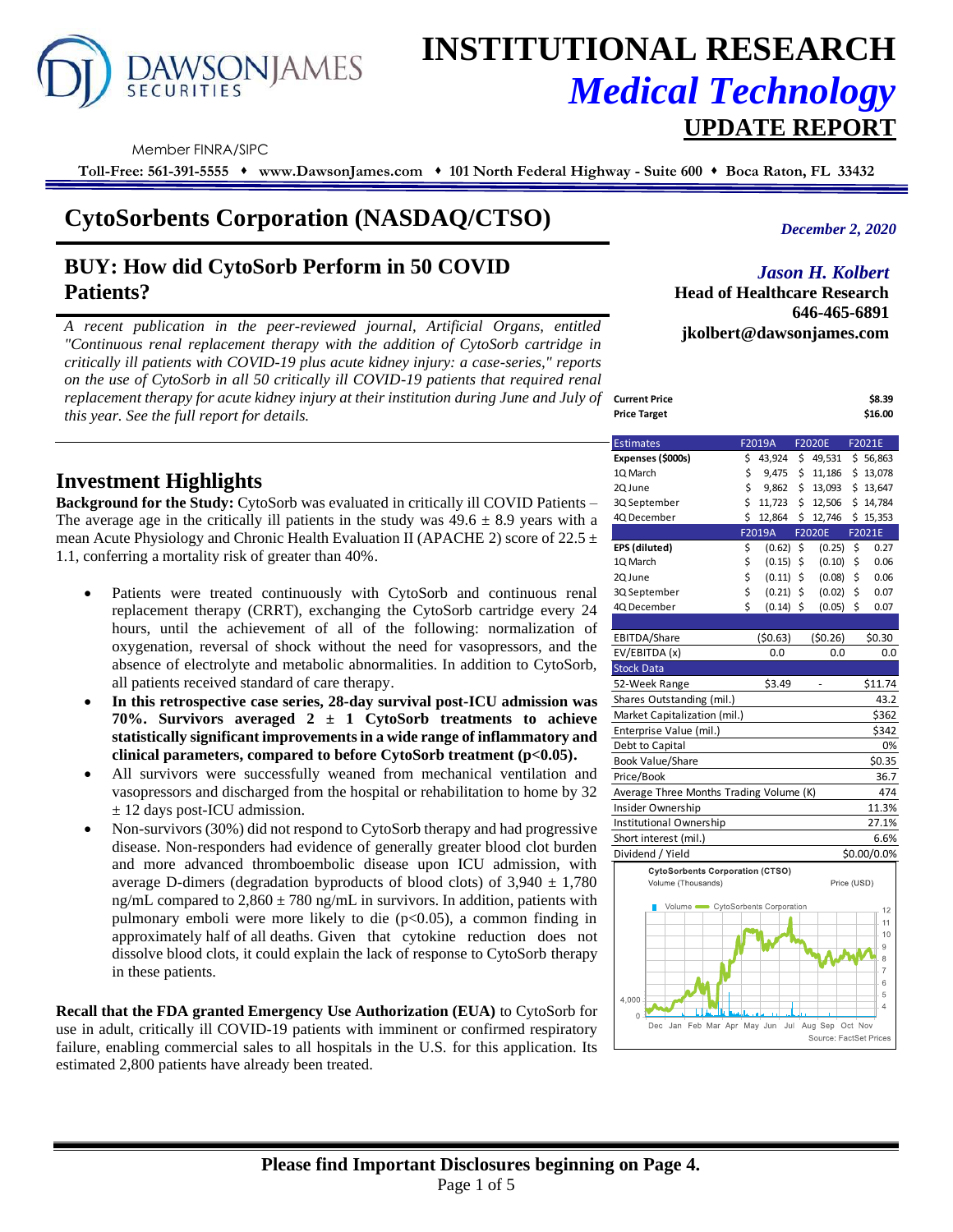

**Valuation.** We use a series of therapeutic models across the various indications and geographies and project product revenues for the Company out to the year 2030. In our U.S. therapeutic models, we apply a 30% risk cut (70% success probability) that both U.S. approvals and our market share forecasts can be realized. For us, valuation becomes an interesting question when we discuss the appropriate "r" risk-rate to use in our three model metrics, free cash flow to the firm (FCFF), Discounted EPS, and Sum-Of-The-Parts (SOP) models, which are equal-weighted, averaged and rounded to the nearest whole number. Typically for early-stage companies with no revenues, we use 30%, and for companies with established products and revenues, we use a lower 15%. CytoSorbents arguably is somewhere in the middle, as products are approved and selling in Europe but not yet in the U.S. If we select a conservative 30%, we derive a \$9.00 price target. If we select a more aggressive 15%, we arrive at a \$26.00 target. If we select a mid-point (22.5%), we derive a \$16.00 target, which reflects the revised share count from the recent capital raise.

**Risks.** Market risks, Regulatory risks, Financial risks, and Commercialization risks.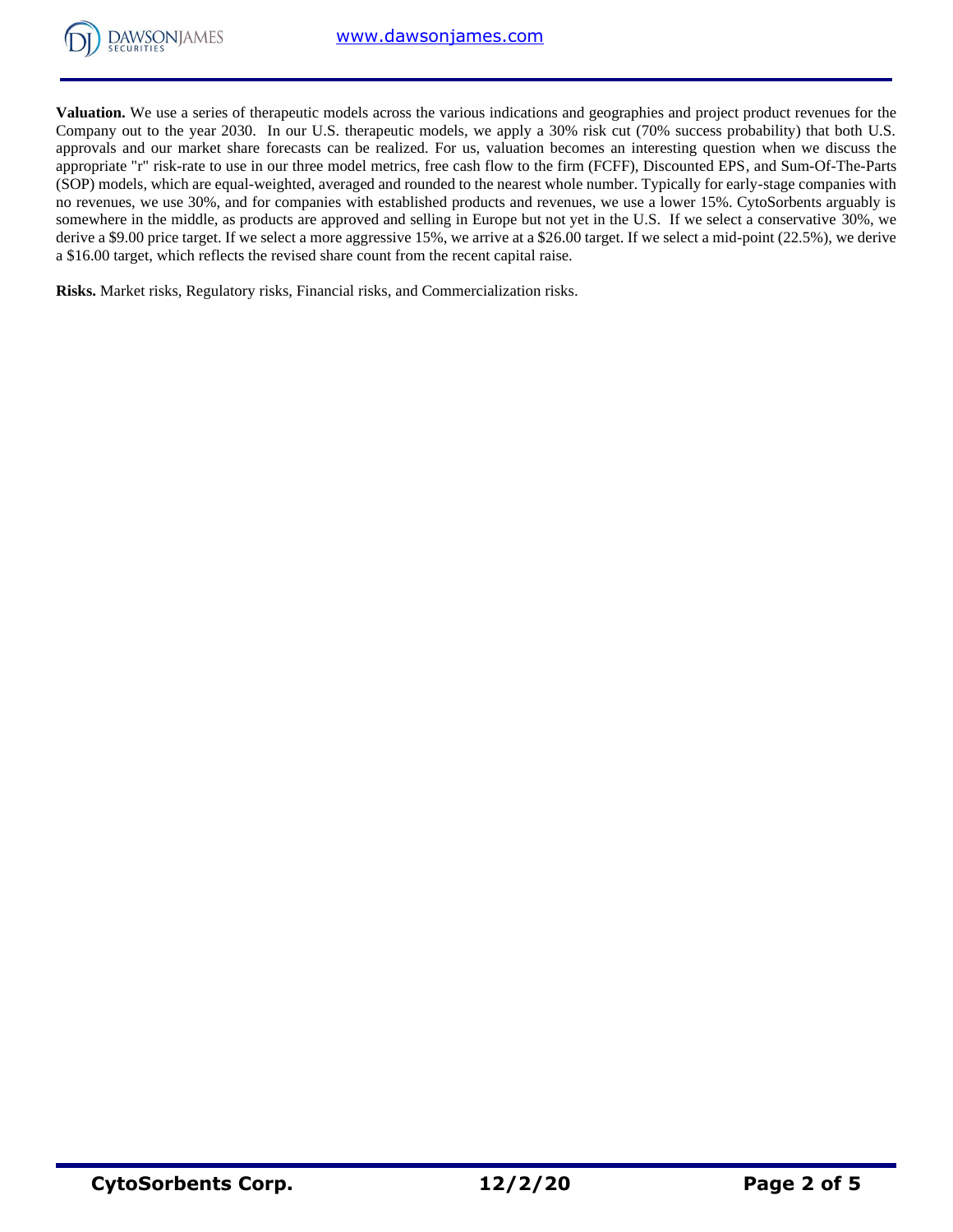

#### **Exhibit 1. Income Statement**

| <b>Exhibit 1. Income Statement</b>                                                                                                                                                                          |                            |                            |                                 |                            |                            |                            |                               |                             |                            |                            |                                                                |                                                      |                                                       |                                                       |                                                        |                                                  |                                                  |                                                  |                                                  |                                                  |
|-------------------------------------------------------------------------------------------------------------------------------------------------------------------------------------------------------------|----------------------------|----------------------------|---------------------------------|----------------------------|----------------------------|----------------------------|-------------------------------|-----------------------------|----------------------------|----------------------------|----------------------------------------------------------------|------------------------------------------------------|-------------------------------------------------------|-------------------------------------------------------|--------------------------------------------------------|--------------------------------------------------|--------------------------------------------------|--------------------------------------------------|--------------------------------------------------|--------------------------------------------------|
| CTSO.: Income Statement (\$000)                                                                                                                                                                             |                            |                            |                                 |                            |                            |                            |                               |                             |                            |                            |                                                                |                                                      |                                                       |                                                       |                                                        |                                                  |                                                  |                                                  |                                                  |                                                  |
| .: YE December 31                                                                                                                                                                                           | 1Q19A                      | 2Q19A                      | 3Q19A                           | 4Q19A                      | 2019A                      | 1Q20A                      | 2Q20A                         | 3Q20A                       | 4Q20E                      | 2020E                      | 2021E                                                          | 2022E                                                | 2023E                                                 | 2024E                                                 | 2025E                                                  | 2026E                                            | 2027E                                            | 2028E                                            | 2029E                                            | 2030E                                            |
| Revenue:<br>CytoSorb Direct Sales (Germany, Austria, Switzerland)<br>CytoSorb Distributor (Rest of EU)<br>CytoSorb (Cardiac surgery EU)<br>CytoSorb (Cardiac surgery US)<br>CytoSorb (sepsis US)<br>VetResQ | 4.576                      | 5,850                      | 5.728                           | 6,612                      | 22.766                     | 5.050<br>2,350<br>710      | 5.500<br>2,800<br>1.160<br>60 | 6,930<br>2,497<br>780<br>39 | 7,000<br>2,593<br>810      | 24.480<br>10,240<br>3.460  | 40,239<br>13,336<br>6,866<br>$\sim$<br>8,773                   | 54.439<br>21,587<br>9,218<br>$\sim$<br>17.846<br>204 | 69,046<br>27,297<br>11,604<br>16,294<br>45.376<br>214 | 84,070<br>41,422<br>14.022<br>21,899<br>92.302<br>225 | 99,520<br>55,871<br>16,474<br>27,593<br>187,755<br>236 | 115,405<br>70,651<br>16,589<br>66,755<br>200,508 | 131.735<br>85,766<br>16,705<br>67,290<br>223.353 | 148,520<br>86,763<br>16,822<br>67.829<br>246,919 | 150,699<br>87,77'<br>16,940<br>68,373<br>271.225 | 150,699<br>87,771<br>16,940<br>68,373<br>271,225 |
| Other Sales                                                                                                                                                                                                 |                            |                            |                                 |                            |                            | 45                         |                               |                             | 41                         | 185                        | 194                                                            |                                                      |                                                       |                                                       |                                                        |                                                  |                                                  |                                                  |                                                  |                                                  |
| <b>Total Product Sales</b>                                                                                                                                                                                  | 4.576                      | 5.850                      | 5.728                           | 6.612                      | 22.766                     | 8.155                      | 9.520                         | 10.246                      | 10.444                     | 38.365                     | 69.409                                                         | 103.293                                              | 169.831                                               | 253.939                                               | 387.449                                                | 469,908                                          | 524.849                                          | 566.853                                          | 595.008                                          | 595.008                                          |
| Royalty (HemoDefend US)<br>Grant revenue<br>Other revenue                                                                                                                                                   | 615                        | 382                        | 367<br>$\overline{\phantom{a}}$ | $\sim$<br>820<br>٠         | 2.184                      | 551                        | 275                           | 301                         |                            | 1.127                      | $\overline{\phantom{a}}$<br>$\overline{\phantom{a}}$<br>$\sim$ |                                                      |                                                       |                                                       |                                                        |                                                  | $\overline{\phantom{a}}$                         |                                                  | ٠<br>٠                                           |                                                  |
| <b>Total Revenue</b>                                                                                                                                                                                        | 5.191                      | 6.232                      | 6.095                           | 7.432                      | 24.950                     | 8.706                      | 9.795                         | 10.547                      | 10.444                     | 39.492                     | 69.409                                                         | 103.293                                              | 169.831                                               | 253,939                                               | 387.449                                                | 469,908                                          | 524.849                                          | 566.853                                          | 595,008                                          | 595,008                                          |
| <b>Expenses:</b><br>Costs of Goods Sold<br>%COGS                                                                                                                                                            | 1.738<br>38%               | 1,834<br>29%               | 1.696<br>25%                    | 2,096<br>25%               | 7.364<br>25%               | 2.385<br>29%               | 3.250<br>20%                  | 2,890<br>28%                | 2,946<br>28%               | 11.471<br>28%              | 13,882<br>20%                                                  | 20.659<br>20%                                        | 33,966<br>20%                                         | 50.788<br>20%                                         | 77,490<br>20%                                          | 93.982<br>20%                                    | 104.970<br>20%                                   | 113,371<br>20%                                   | 119,002<br>20%                                   | 119,002<br>20%                                   |
| Research and Development<br>%R&D                                                                                                                                                                            | 2,418<br>53%               | 2,930<br>50%               | 3,185<br>56%                    | 3,559<br>54%               | 12,092<br>53%              | 1,965<br>24%               | 2,406<br>25%                  | 1,753<br>17%                | 2,000<br>199               | 8,125<br>219               | 8,937<br>139                                                   | 9,831<br>10%                                         | 10,814<br>6%                                          | 11,895                                                | 13,085<br>3%                                           | 14,394<br>-39                                    | 15,833<br>3 <sup>o</sup>                         | 17,416<br>3 <sup>o</sup>                         | 19,158<br>-31                                    | 21,074<br>-49                                    |
| Selling, General and Administrative<br>%SG&<br>Legal, financial and other counseling                                                                                                                        | 4.758<br>104%<br>561       | 4.506<br>77%<br>592        | 6.108<br>107%<br>733            | 6,634<br>100%<br>576       | 22,006<br>97%<br>2,462     | 6,317<br>77%<br>519        | 6.591<br>69%<br>846           | 7,282<br>71%<br>580         | 7,200<br>699<br>600        | 27,390<br>719<br>2,545     | 31,499<br>45%<br>2,545                                         | 34,649<br>34%<br>2,545                               | 35,342<br>219<br>2,545                                | 36,048<br>14%<br>2.545                                | 36,769<br>9%<br>2,545                                  | 37,505<br>8 <sup>°</sup><br>2,545                | 38,255<br>7%<br>2,545                            | 39,020<br>7%<br>2.545                            | 39,800<br>7 <sup>0</sup><br>2.545                | 40,596<br>7%<br>2,545                            |
|                                                                                                                                                                                                             |                            |                            |                                 |                            |                            |                            |                               |                             |                            |                            |                                                                |                                                      |                                                       |                                                       |                                                        |                                                  |                                                  |                                                  |                                                  |                                                  |
| <b>Total Expenses</b>                                                                                                                                                                                       | 9.475                      | 9.862                      | 11.723                          | 12.864                     | 43.924                     | 11.186                     | 13.093                        | 12.506                      | 12.746                     | 49.531                     | 56.863                                                         | 67.683                                               | 82.667                                                | 101.277                                               | 129,889                                                | 148.425                                          | 161.603                                          | 172.352                                          | 180.505                                          | 183.216                                          |
| Operating Income (Loss)<br>Interest income (expense), net<br>Gain (loss) on foreign currency transactions<br>Change in warrant liability<br>Other income (expense), net                                     | (4, 284)<br>(205)<br>(393) | (3,630)<br>(214)<br>297    | (5,628)<br>(302)<br>(956)       | (5, 432)<br>(332)          | (18, 974)<br>(1.384)       | (2.480)<br>(668)<br>(306)  | (3,298)<br>(274)<br>705       | (1,960)<br>(261)<br>1,381   | (2.302)                    | (10.040)                   | 12.546                                                         | 35,610                                               | 87.164                                                | 152.663                                               | 257.560                                                | 321.483                                          | 363.247                                          | 394.501                                          | 414.503                                          | 411.791                                          |
| <b>Total Other Income</b>                                                                                                                                                                                   | (598)                      | 83                         | (1, 258)                        | (332)                      | (1, 384)                   | (974)                      | 431                           | 1.120                       |                            |                            |                                                                |                                                      |                                                       |                                                       |                                                        |                                                  |                                                  |                                                  |                                                  |                                                  |
| <b>Pretax Income</b>                                                                                                                                                                                        | (4.882)                    | (3.547)                    | (6.886)                         | (5.764)                    | (20.358)                   | (3.454)                    | (2.867)                       | (840)                       | (2.302)                    | (10.040)                   | 12.546                                                         | 35.610                                               | 87.164                                                | 152.663                                               | 257.560                                                | 321,483                                          | 363.247                                          | 394.501                                          | 414.503                                          | 411.791                                          |
| Income Tax Benefit (Provision)<br><b>Tax Rate</b>                                                                                                                                                           | 0%                         | 5%                         | 5%                              | 1,092<br>51                | 1,092<br>59                | 8%                         | 8%                            | 8%                          | (184)<br>8s                | (803)                      | 1,255<br>10                                                    | 4,273<br>12 <sup>o</sup>                             | 13,075<br>15%                                         | 27,479                                                | 54.088<br>21 <sup>1</sup>                              | 77.156                                           | 101.709<br>28                                    | 130,185<br>339                                   | 136,786<br>33                                    | 135,891<br>339                                   |
| <b>GAAP Net Income (Loss)</b>                                                                                                                                                                               | (4.882)                    | (3.547)                    | (6.886)                         | (4,672)                    | (19, 266)                  | (3,454)                    | (2,867)                       | (840)                       | (2, 118)                   | (9,237)                    | 11,291                                                         | 31,337                                               | 74.089                                                | 125.183                                               | 203,472                                                | 244,327                                          | 261,538                                          | 264,316                                          | 277,717                                          | 275,900                                          |
| <b>GAAP-EPS</b><br>GAAP-EPS (Dil)<br>Wgtd Avg Shrs (Bas) - '000s                                                                                                                                            | (0.15)<br>(0.15)<br>31,931 | (0.11)<br>(0.11)<br>32,267 | (0.21)<br>(0.21)<br>32,366      | (0.14)<br>(0.14)<br>32,450 | (0.62)<br>(0.60)<br>32,253 | (0.10)<br>(0.10)<br>33,981 | (0.08)<br>(0.08)<br>36,483    | (0.02)<br>(0.02)<br>41,593  | (0.05)<br>(0.05)<br>41,635 | (0.25)<br>(0.24)<br>38,423 | 0.27<br>0.27<br>41,739                                         | 0.75<br>0.75<br>41,906                               | 1.76<br>1.76<br>42,074                                | 2.96<br>2.96<br>42,243                                | 4.80<br>4.80<br>42,412                                 | 5.74<br>5.74<br>42,582                           | 6.12<br>6.12<br>42,752                           | 6.16<br>6.16<br>42,924                           | 6.44<br>6.44<br>43,096                           | 6.38<br>6.38<br>43,268                           |
| Wgtd Avg Shrs (Dil) - '000s                                                                                                                                                                                 | 31,931                     | 32.267                     | 32.366                          | 32.450                     | 32.253                     | 33,981                     | 36.483                        | 41.593                      | 41.635                     | 38.423                     | 41.739                                                         | 41.906                                               | 42.074                                                | 42.243                                                | 42.412                                                 | 42.582                                           | 42.752                                           | 42.924                                           | 43.096                                           | 43.268                                           |

*Source: Dawson James estimates and company reports*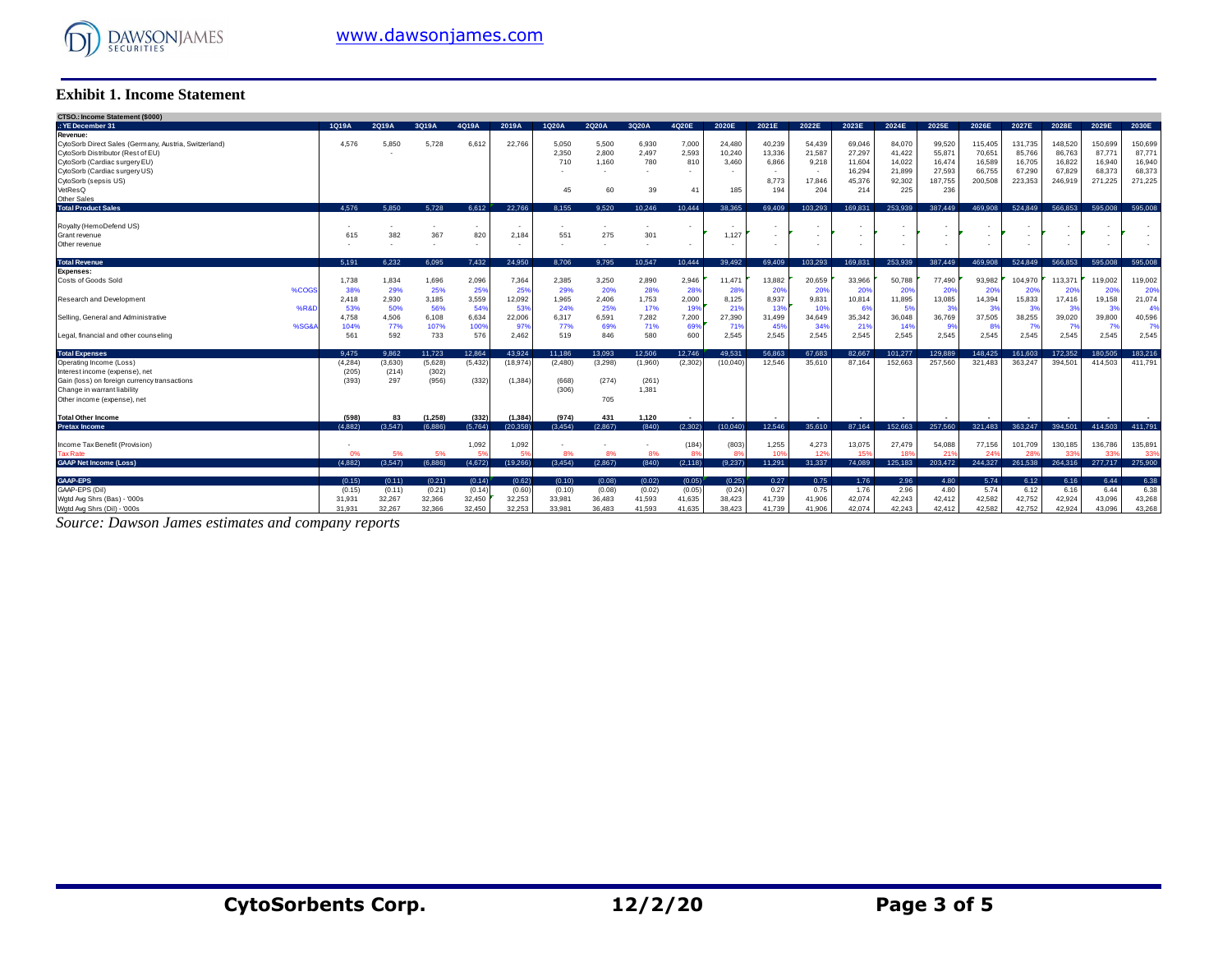#### **Important Disclosures:**

**Price Chart:**



Price target and rating changes over the past three years: Initiated – Buy – July 11,  $2019$  – Price Target \$15.00 Update – Buy – August 12, 2019 – Price Target \$15.00 Update – Buy – August 15, 2019 – Price Target \$15.00 Update – Buy – August 19, 2019 – Price Target \$15.00 Update – Buy – November 6, 2019 – Price Target \$15.00 Update – Buy – February 19, 2020 – Price Target \$15.00 Price Target Increase – Buy – March 9, 2020 – Price Target \$17.00 Update – Buy – March 25, 2020 – Price Target \$17.00 Update – Buy – April 13, 2020 – Price Target \$17.00 Update – Buy – May 6, 2020 – Price Target \$17.00 Update – Buy – June 9, 2020 – Price Target \$17.00 Update – Buy – July 31, 2020 – Price Target \$15.00 Update – Buy – August  $12, 2020$  – Price Target \$16.00 Update – Buy – September 16, 2020 – Price Target \$16.00 Update – Buy – October 14, 2020 – Price Target \$16.00 Update – Buy – November 5, 2020 – Price Target \$16.00 Update – Buy – December 2, 2020 – Price Target \$16.00

Dawson James Securities, Inc. (the "Firm") is a member of the Financial Industry Regulatory Authority ("FINRA") and the Securities Investor Protection Corporation ("SIPC").

The Firm does not make a market in the securities of the subject Company (s). The Firm has NOT engaged in investment banking relationships with CTSO in the prior twelve months, as a manager or co-manager of a public offering and has NOT received compensation resulting from those relationships. The Firm may seek compensation for investment banking services in the future from the subject Company (s). The Firm has NOT received any other compensation from the subject Company (s) in the last 12 months for services unrelated to managing or co-managing of a public offering.

Neither the research analyst(s) whose name appears on this report nor any member of his (their) household is an officer, director or advisory board member of these companies. The Firm and/or its directors and employees may own securities of the Company (s) in this report and may increase or decrease holdings in the future. As of November 31, 2020, the Firm as a whole did not beneficially own 1% or more of any class of common equity securities of the subject company(s) of this report. The Firm, its officers, directors, analysts or employees may affect transactions in and have long or short positions in the securities (or options or warrants related to those securities) of the Company (s) subject to this report. The Firm may affect transactions as principal or agent in those securities.

Analysts receive no direct compensation in connection with the Firm's investment banking business. All Firm employees, including the analyst(s) responsible for preparing this report, may be eligible to receive non-product or service-specific monetary bonus compensation that is based upon various factors, including total revenues of the Firm and its affiliates as well as a portion of the proceeds from a broad